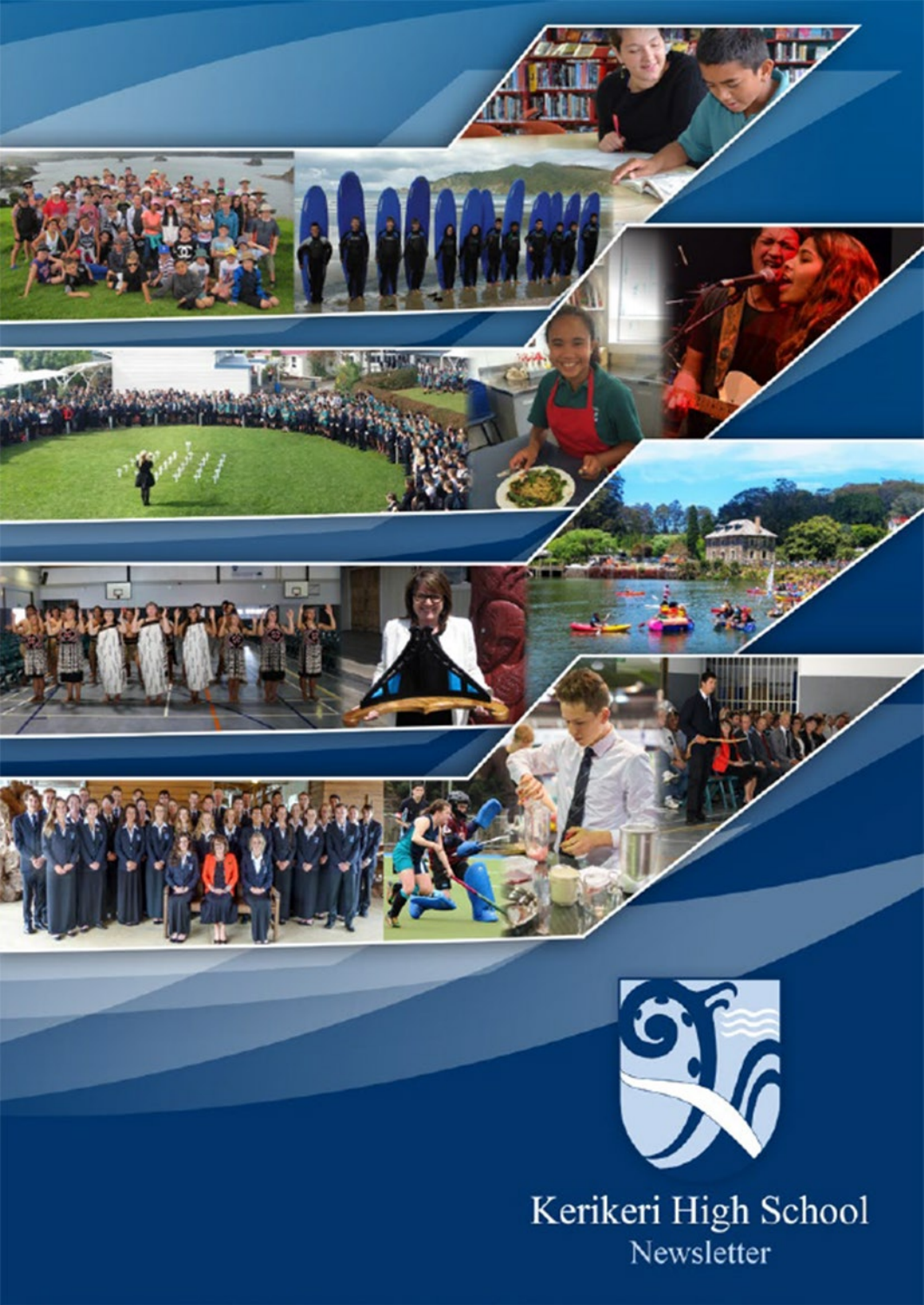

Kerikeri High School

Newsletter No. 5, 16 August 2018 Kerikeri, Bay of Islands

Tēnā koutou katoa e te whānau,

Ngā mihi, mahana ki a koutou o te tau hou. Nau mai haere mai ki tā tātou kura, Te Kura Tuarua o te Kerikeri.

Term Three is in full swing and it is a crucial term for our senior students as they balance their academic priorities with all of their own Four Cornerstones challenges. Our junior students are encouraged to develop their Four Cornerstones with so much on offer right now.

### **STUDENT ACHIEVEMENTS**

Congratulations to Year 8 Student **Jake Pye** who recently represented New Zealand at the Open Bic World Championships held in Spain. Jake came home as the Under 17 World Champion, winning two races from the two sailed in challenging conditions to win the title from over 130 entrants from around the world.

Congratulations to **Alex Edwards** for her selection in the Young Business Leaders event where she represented New Zealand in Brisbane

Alex went straight on to the Lions Young Ambassador Regional event. Alex had presented a CV and was interviewed and on the night gave a speech to win the Lions Young Ambassador and the first prize of \$1,000.

Congratulations too, to **Ashleigh MacDonald** who was also a Lions Young Ambassador Finalist.

Congratulations to **Eli Molloy-Wolt** whose artwork has been selected for the National Youth Art Award Exhibition. This prestigious nationwide award is open to young artists between the ages of 15 and 27. Eli has also recently had his artwork included in the show 'Comic Strip' at Village Arts in Kohukohu. This exhibition included both regional and nationally recognised artists.

Congratulations to **Jason Hori** who has had his logo design selected to be used on signage at the Kerikeri Sport Complex.

Good luck to our Football Boys' and Girls,' Mixed Hockey and UNISS Netball Teams travelling away for Winter Tournament Week from 3 – 7

September and also to our Football, Netball, Tennis and Swim Teams travelling to Aims' Games on 10 – 14 September.

#### **NORTHLAND YOUNG ENTERPRISE**

Congratulations to the following Kerikeri High School students who were successful in the Northland Young Enterprise Mid-Year Competitions; **Alex Edwards**, 1st place in the YES Northland Business Presentation, **Samantha Dearnley** and **Alana Tapia**, 2nd Place YES Northland Business Presentation and 3rd Place YES Northland Business Card Competition. Alana and Samantha also won the Northland YES Marketing Competition held recently.

Well done to **Thomas Richards** for his selection into the Enterprise in Action in Wellington in July this year. Congratulations also to Alex Edwards who attended the Massey University Bootcamp in April of this year and was subsequently selected to represent New Zealand on the Young Leaders Trip to Brisbane.

The Northland Young Enterprise Trade Fair will be held at the Kerikeri Packhouse Market this Saturday 18 August from 8.00am. Please come along and support our Year 12 and Year 13 Business students at their product launch.

#### **HOSPITALITY SUCCESS**

Congratulations to the nine Senior Hospitality students who recently competed at the New Zealand Hospitality Championships in Auckland.

Under the supervision of Noel McRae and Simon Hart, the team has been finetuning their efforts in readiness to compete at the National finals against schools from all over the country.

The Team came away with six Gold, (**Emma Robinson, Jil Klein, Jodie Mays, Alice Ellicott, Szren Hamberger, Greer Matich**), six Silver (**Emma Robinson, Jil Klein, Jodie Mays, Ava Clapton, Ryan Judd, Milly Barker-Reid**) and three Bronze medals (**Alice Ellicott, Szren Hamberger** and **Ava Clapton**.

Two of our students gained 'first in class' in their respective categories (**Szren Hamberger** for 'Café-style Sandwich, and **Greer Matich** for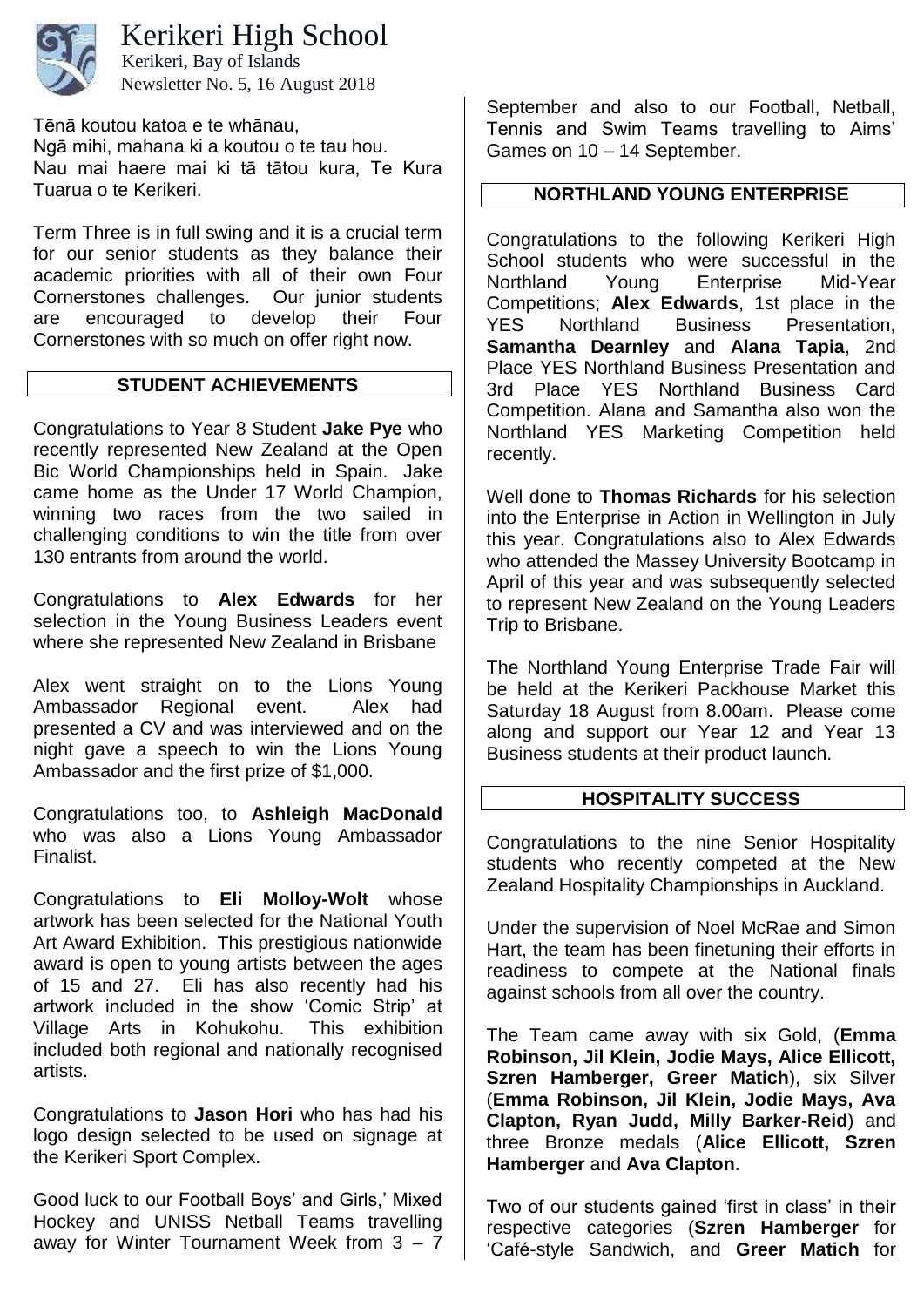'Vegetable Soup'), and **Emma Robinson** was named 'Top New Zealand Student' at the Competition.

The Team also finished as Runners-up in the National School of the Year category.

To celebrate their incredible successes, the Team will be creating a Degustation-Style 'Winner's Dinner' over two nights – Thursday 20th and Friday 21st September, which will also include a dish from Year 8 student, **Yuktha Patel**, who placed 2nd in the National Final of the 'Kids Can Cook' Competition.

### **KERIKERI HIGH SCHOOL BALL THANKS**

A huge thanks to our wonderful PTA and all their supporters for all their hard work to produce an absolutely stunning supper. Everything looked amazing.

A special thanks to the Year 13 Dean, Mrs Anette Riedlinger for all her hard work with a great Student Ball Committee, supported by many other staff during our Ball preparations and clean up.

The 2018 Ball was a real success. Congratulations to the students, teachers and parents for a wonderful evening.

### **DAFFODIL DAY**

Friday 31st August 2018 is Daffodil Day. To support the Cancer Society, there will be a whole school Mufti Day, There will also be a Bake Stall and a Sausage Sizzle at Morning Tea and Lunchtime on Friday. Please bring your \$2 and wear yellow to show your support. Thank you.

#### **MID WINTER BREAK**

We will have a Mid Winter Break for our students half way through the Winter term on the Friday of Week Five, 24 August. We hope our students get a chance to re-fuel, get on top of any Winter bugs and our second five weeks will be as energetic and hard working as the term has been so far.

The School will not be closed, students who come to school will be supervised. School Buses will be running at their normal times after school.

The staff will have a day of Professional Development and so normal classes will not take place.

**TOP ENERGY SCIENCE AND TECHNOLOGY FAIR**

- Wednesday 29th August 2018, Judges and Exhibitors only
- Thursday 30th August 2018, Open for Public Viewing - 9.30am - 1.30pm
- Friday 31st August 2018, Prizegiving from 5.30pm Open to the Public
- Turner Centre Kerikeri, Downstairs Plaza

# **PRIZEGIVING TROPHIES**

In preparation for the 2018 Prizegiving Celebrations we would kindly ask that all Trophies and Cups awarded last year be returned to Kerikeri High School Reception or the Student Centre.

Thank you very much for your help. Please make this a priority.

# **ASB SPORTS AWARDS**

Nominations are now open for ASB Sports Awards and Kerikeri High School Sporting Honours. The Sports Department are keen to hear if any students at Kerikeri High School have excelled in their chosen sports during 2018.

Please email student names and achievements to our Sport Co-ordinator Mrs Bettina Simpson at [BSimpson@kerikerihigh.ac.nz](mailto:BSimpson@kerikerihigh.ac.nz) ASB Sports Awards can be filled in on line and they can be found on the Sport Northland website.

Principal: Mrs Elizabeth Forgie<br>
Deputy Principals: Mr Mike Clent, Mr Da Deputy Principals: Mr Mike Clent, Mr Daniel Wise, Mrs Maddy Haydock Administration: Mrs Jolanda Baker, Mrs Tania Caldwell, Mrs Susan Manning, Mrs Lorraine Noorwalla, Miss Loree Jellick, Mrs Joanne Davis, Miss Kate Liddington, Mrs Freda Arama, Mrs Tanya McGregor, Mrs Amber Alderton Guidance Counsellors: Mrs Gill Luke, Mrs Fleur Kelaher, Mrs Maria Salinas<br>Careers: Mrs Fileen Crawford Mrs Eileen Crawford Board of Trustees Chairperson: Mrs Sue Richards Parent Teachers Assoc: Mrs Shelley Ellicott, Mrs Justine Strang<br>
Website: Website: Website: Www.kerikerihigh.ac.nz Website: [www.kerikerihigh.ac.nz](http://www.kerikerihigh.ac.nz/)<br>Contact Us: Contact Us: Contact Us: Contact Us: Contact Us: Contact Us: Contact Us: Contact Us: Contact Us: Co Hone Heke Road, PO Box 92, Kerikeri, T: 09 407 8916, F: 09 407 9323, E: enquiries@kerikerihigh.ac.nz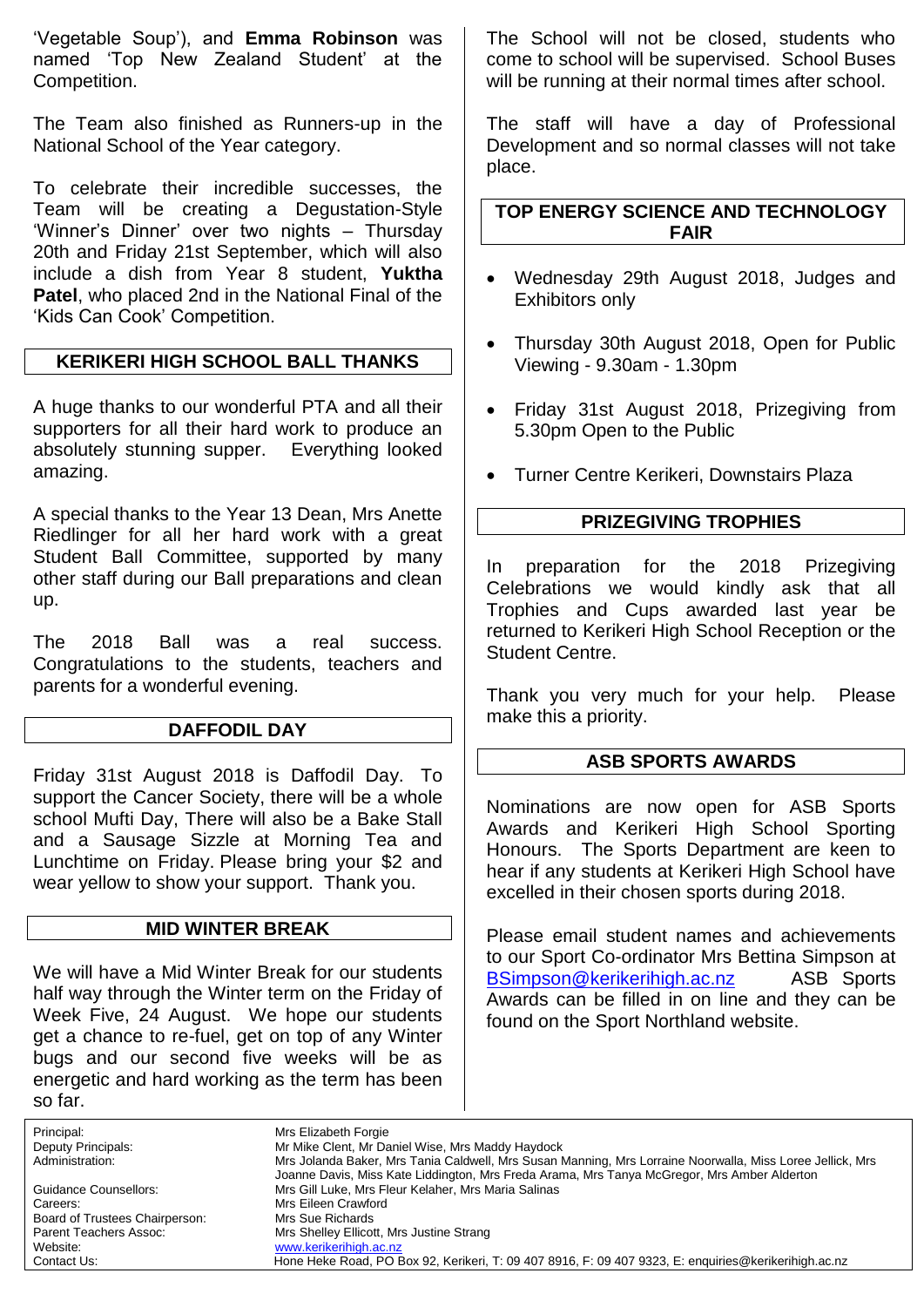#### **PARKING – PLEASE BE MINDFUL**

We have had some difficult moments with cars being parked in our disabled spaces which makes unloading and loading impossible for our disabled students. Also we have had cars parked across the pedestrian crossing in the bottom carpark. Please be careful and be mindful. We need your cooperation to keep everyone safe.

### **2019 ENROLMENTS**

Planning for 2019 Enrolments is well underway. Out of Zone Enrolments for next year close on **Monday 17 September 2018**, with a ballot scheduled for Friday 21 September if required. Our New Students and Whanau Evening will be held in our School Library on **Tuesday 25 September** at 7.30pm.

Personalised Enrolment Packs will be delivered to Year 6 students at Riverview Primary School and Kerikeri Primary School next week.

A formal Enrolment Evening, where families have the opportunity to meet with Year Level Deans and Deputy Principals, will be held in Term 4 on **Thursday 18 October 2018**, 4.00pm – 7.00pm. If you have any Enrolment queries please contact the school.

### **COMMUNITY NOTICES**

*These are not Kerikeri High School run activities*

**Lumino The Dentist** Paihia have a Dental Therapist available every Thursday Morning from 8.30am – 1.00pm from Mid August, please call to make an appointment 09 402 7714.

**Northern Dance Academy** presents Coppelia at The Turner Centre 22, 23, 25 and 26 August. Tickets from \$15 available from the box office.

### **WHAT'S HAPPENING**

- **17 August** Year 10 OPC
- **20 August** Year 7-9 Speech Finals
- **21 August** Mufti Day
- **23 August** Tough Guy/Gal Competition
- **24 August MID WINTER BREAK**
- **27 August** Rotary Speech Finals
- **29 August** Science Fair Regionals
- **30 August** Music Concert
- **31 August** Science Fair Awards
- **31 August** Daffodil Day
- **3-7 September** Tournament Week
- **10-14 September** Aims Games
- **12 September** Board Meeting
- **17 September** Out of Zone Applications **Close**
- **25 September** New Students and Whanau Evening

Heio ano. It is another big term and despite all we have on, including the challenges of coping with the building project, we are going well. Thank you for all your support.

# **Kia ora**

bijaben Forgie

**EA Forgie (Mrs) M.A. (Hons), Dip.Ed .Admin, Dip.Tchg.**

Principal: Mrs Elizabeth Forgie<br>
Deputy Principals: Mr Mike Clent, Mr Da Deputy Principals: Mr Mike Clent, Mr Daniel Wise, Mrs Maddy Haydock Administration: Mrs Jolanda Baker, Mrs Tania Caldwell, Mrs Susan Manning, Mrs Lorraine Noorwalla, Miss Loree Jellick, Mrs Joanne Davis, Miss Kate Liddington, Mrs Freda Arama, Mrs Tanya McGregor, Mrs Amber Alderton Guidance Counsellors: Mrs Gill Luke, Mrs Fleur Kelaher, Mrs Maria Salinas<br>Careers: Mrs Fileen Crawford Mrs Eileen Crawford Parent Teachers Assoc: Mrs Shelley Ellicott, Mrs Justine Strang<br>
Website: Website: Website: Www.kerikerihigh.ac.nz Hone Heke Road, PO Box 92, Kerikeri, T: 09 407 8916, F: 09 407 9323, E: enquiries@kerikerihigh.ac.nz

Board of Trustees Chairperson: Mrs Sue Richards Website: [www.kerikerihigh.ac.nz](http://www.kerikerihigh.ac.nz/)<br>Contact Us: Contact Us: Contact Us: Contact Us: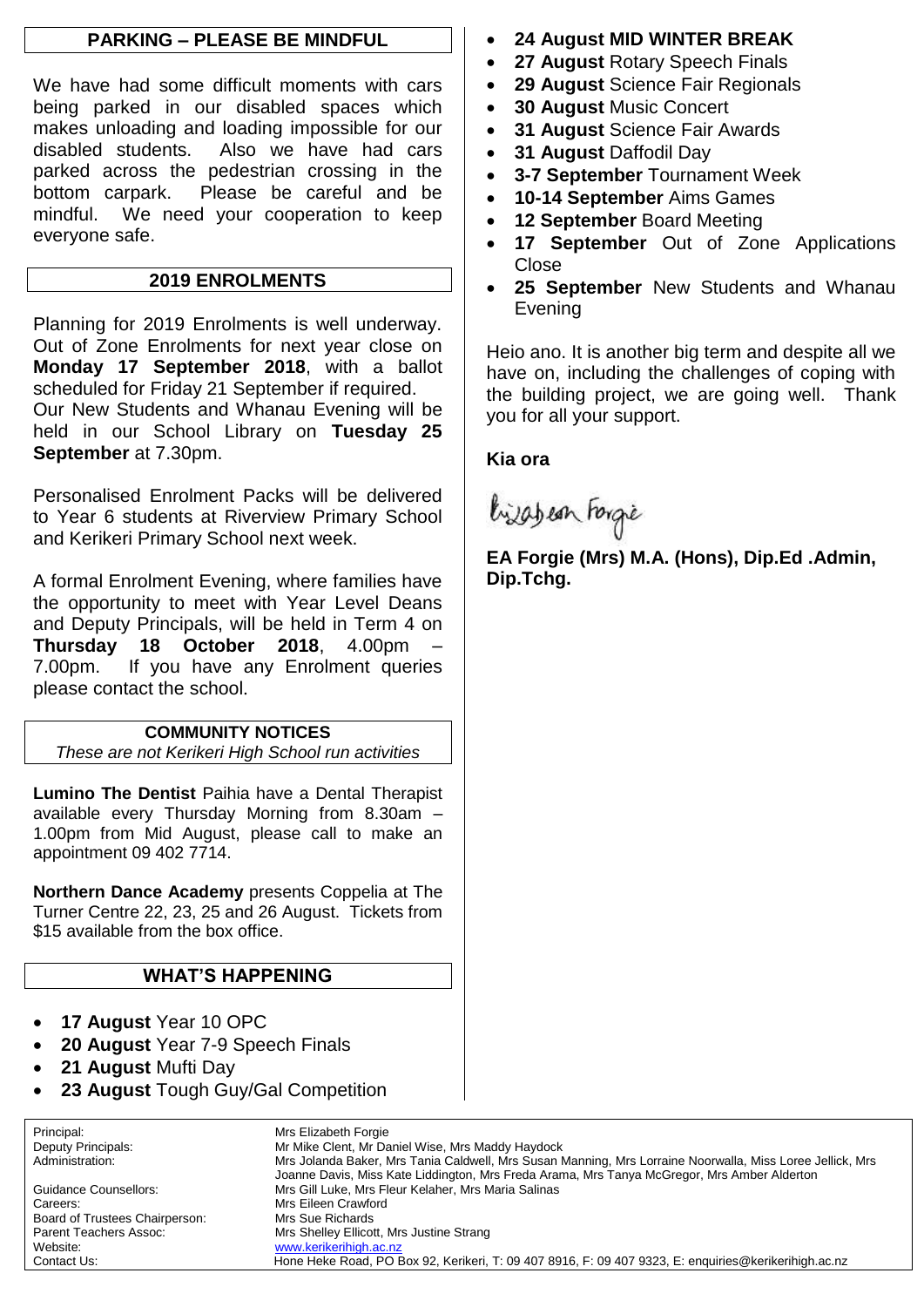# Student Council Midyear Newsletter

#### 03/07/2018

The Student Council is a student-based group who are representatives for the students' voice and involvement in some school decisions. We meet fortnightly to address issues in the school that have effect on the student body. Communication through Class Representatives is important to let the Council know of student's ideas and opinions for the betterment of the school.

This year our Chair People are Head Students, Issy Joe and Shine Fulton, our Secretary is Leah Green (12), our Treasurer is Lyndon Wan (7). The other members are made up of the Deputy Head students Reece Noorwalla and Bryna McCondach, and our Year Level Representatives Hazel Kay (8), Lucia Avery (9), Mila Urlich (10) and Emily Lyall (11). Mr Clent is the Deputy Principal member of the Student Council this year.

The spending of the money raised annual from the school's major fundraiser, Workday, is decided by the Student Council. Class Representatives and Year Level Prefects present ideas and suggestions from across the school to Student Council to help inform spending decisions.

The money collected from Work Day has given us the funds to be able to make student focused changes around the school. This year we are looking at spending the money on:

- A new rain proofed covered way along the side of Te Puna Waiora, the new Student Centre, for students who are waiting for buses
- New rain proofed covered way outside of English 1 for students waiting for parents to pick them up
- More benches and picnic tables around the school fields
- A set of new piupiu for the Kapa Haka Roopu

We hope these areas will benefit you at school as it is through your contribution that we can make these improvements.

Another aspect of the Council is funding assistance for school-based groups. We encourage any written requests for funding to be given in to Reception for the Student Council to consider. Student Council raises funds to make this assistance possible through school mufti days and we encourage you to contribute by making your gold coin donation.

We hope you enjoy your holiday and remember to keep a lookout for the Student Council's influence around the school in the coming terms.

Your 2018 Student Council